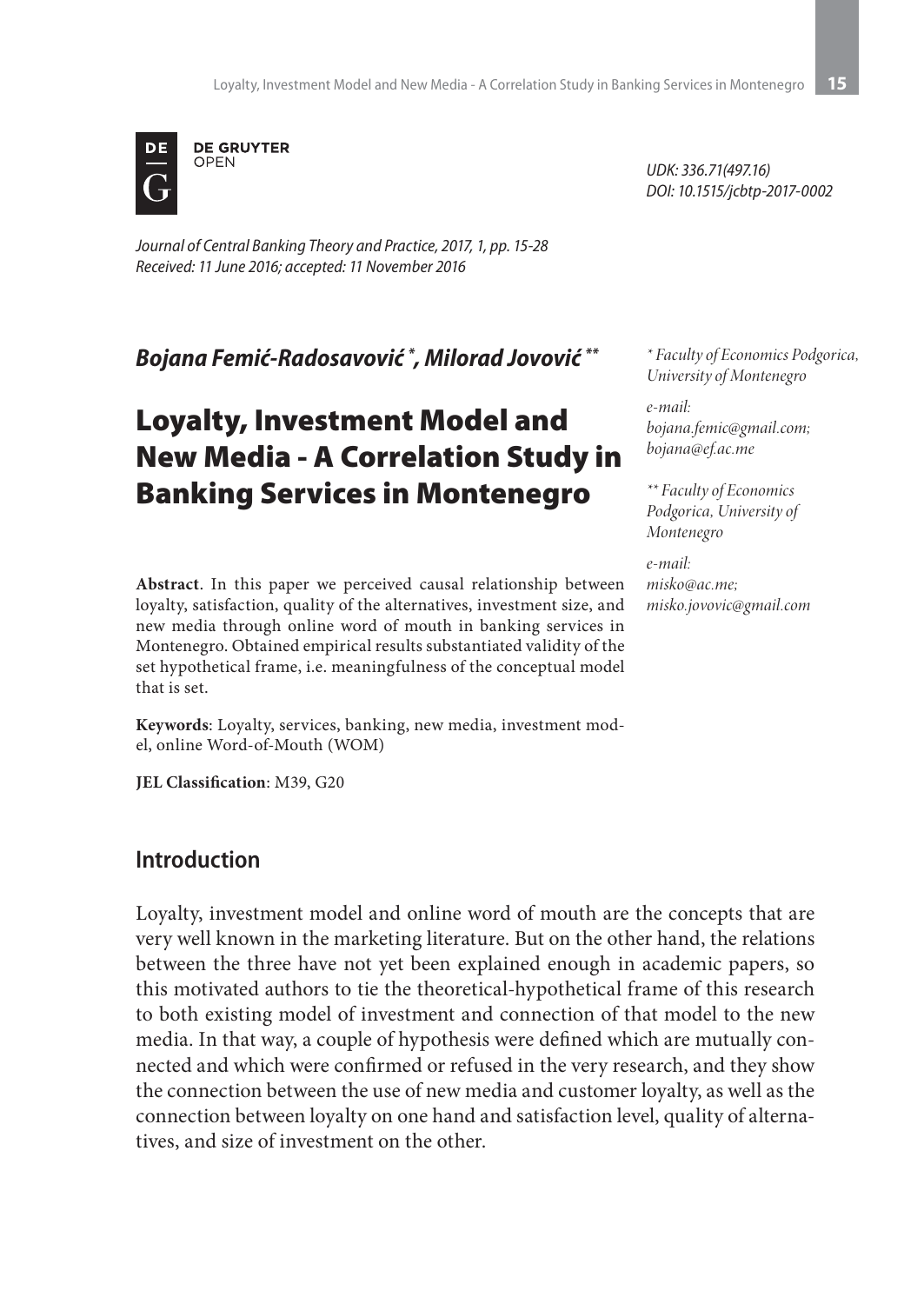#### **Theoretical background**

Investments model that was suggested by Rusbult (Rusbult 1980a, 1980b) takes its origins from the interdependence theory, but it also deals with the size of an investment in the relationship, amount of satisfaction and quality of alternatives. Although it is not very much used in the fields of service marketing and banking, it is very well known in the social psychology literature and similar disciplines (Le and Agnew 2003). That is the main reason why the authors wanted to check whether it is possible to use the Investment model in explaining loyalty in the banking system in Montenegro.

The marketing literature indicates that the amount of satisfaction is the main determinant of loyalty. The Investment model says the same. Also, a significant determinant is the size of an investment in the relationship. That is also shown in numerous literatures where it is explained that investment size and switching costs may influence loyalty (Backman and Crompton 1991; Beerli et al. 2004; Morais et al. 2004). One more variable that could influence the loyalty is the quality of alternatives.

On the other hand, there are so many researchers that have shown through their work the significance of the Word of Mouth (WOM) in marketing (Mattila 2004; Salgaonkar and Mekoth 2004; Hong and Goo 2004; Pullman and Gross 2004; Chung and Darke 2006). The well-known fact in the marketing literature is the significance of loyalty (Rundle-Thiele and Mackay 2001; Oliver 1999). There are some studies that were analyzing the development of loyalty (Srinivasan et al. 2002; Harris and Goode 2004; Auh et al. 2007) and WOM (Smith et al. 2005; Brown et al. 2007; Sen and Lerman 2007) in the online context.

That is the main reason why the concept of loyalty in linked with the online WOM in this research as well. Therefore, having in mind the relevant literature, it could be shown that the loyalty of customers is influenced by their satisfaction, meaning the experience they have had and the word of mouth that is spread online about banking services.

The significance of the word of mouth was the subject of many studies (Godes and Mayzlin 2004). The main research questions were the conditions that give rise to the possibility that the customers will listen strongly to the opinion of other people when they are making the buying decisions. They also deal with the motivation that makes different people share their experience with the products/services and the difference in the power that different people make on their environment. The research has shown one very interesting data and that is that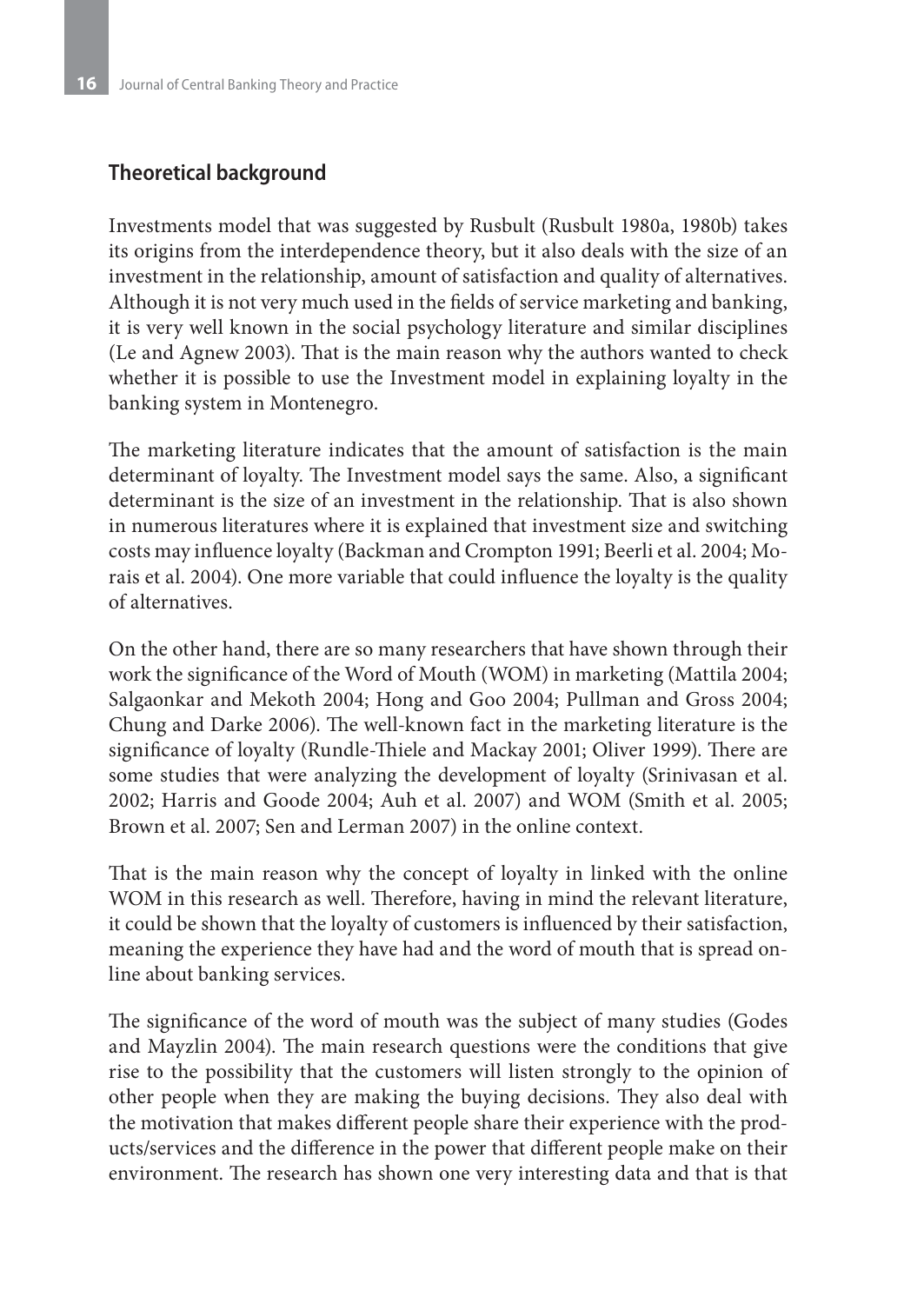customers who started using the services of some company because of WOM in their mind give bigger longtime value to the company than those who started using the company services based on traditional marketing channels (Villanueva, Yoo and Hanssens 2008).

#### **Research model and hypotheses development**

Lately, literature in the field of marketing communication has further separated from the classical models. Thanks to the improvement of information technology, it increasingly leans on modern and fast communications which emphasize the talk between the very customers and the strong impact that conversation has on their behavior.

Starting from the fact that customer loyalty, which refers to their positive attitudes about the company, will lead to the loyalty in behavior, we have derived the following hypotheses:

H1a: Customer loyalty, which refers to their attitudes about the company, will significantly and positively be affected by their level of satisfaction with services or, simply put, increase of service satisfaction increases the level of customer loyalty.

H1b: Customer loyalty, which refers to their attitudes about the company, will significantly and negatively be affected by the quality of alternatives offered by the competition, i.e. increase of quality of alternatives lowers the level of customer loyalty.

H1c: Customer loyalty, which refers to their attitudes about the company, will significantly and positively be affected by the size of investment (time, effort and emotions), i.e. increase of individual investment increases the level of customer loyalty.

For our paper we consider the following hypotheses extremely important:

H2a: Through online WOM, new media significantly affects the level of customer satisfaction.

H2b: Through online WOM, new media significantly affects the quality of alternatives.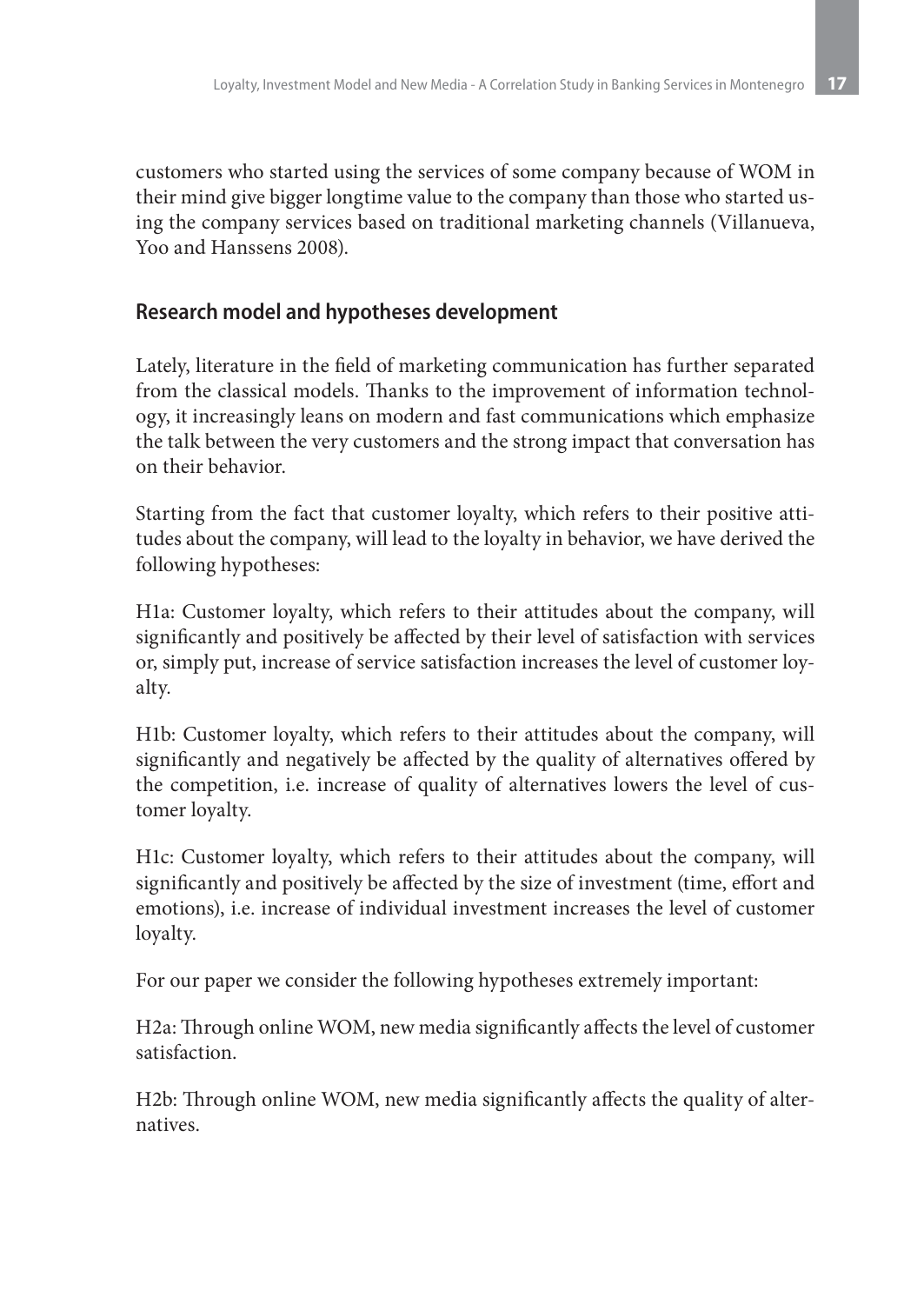H2c: Through online WOM, new media significantly affects the level of investments.

During the execution of the research, we noticed that it would be interesting and important to test the following hypotheses:

H3a: Customer satisfaction will significantly and positively be affected by their perception of quality of the services, or simply put, an increase in perceived quality of services increases the level of customer satisfaction.

H3b: Customer satisfaction will significantly and positively be affected by their perception of service value, i.e. an increase in perceived value increases the level of customer loyalty.

H4a: Online WOM (role of emitter) will significantly and positively be affected by loyalty, that is, an increase in loyalty increases the probability of spreading online WOM.

H4b: Online WOM (role of emitter) will significantly and positively be affected by satisfaction, that is, an increase in satisfaction increases the probability of spreading online WOM.

## **Methodology**

This testing included examinees who are above 18 and who were using the services of some of Montenegrin banks in the past half a year prior to the testing. Final stratification of the pilot sample was executed on the basis of: gender, age, region in which they live, and marital status. Final sample for this experiment was composed of two subsamples: 1) First subsample was chosen in two stages. In the first stage, polling places were chosen proportionally to its size, and people were chosen in the second stage. Total of 350 questionnaires were distributed according to the above criteria to people from municipalities in all regions of Montenegro. 2) Units of the second subsample were collected by using an online method.

Namely, the questionnaire was put on the SurveyMonkey platform and the link that contained the research was promoted five days using Google advertising. For that purpose three kinds of banners were created. Due to the fact that Google advertising still has low presence in Montenegro, link with the survey appeared even on some pages of the most popular Montenegrin web portals. Since targeting by all parameters, which is used in more developed systems, is not possible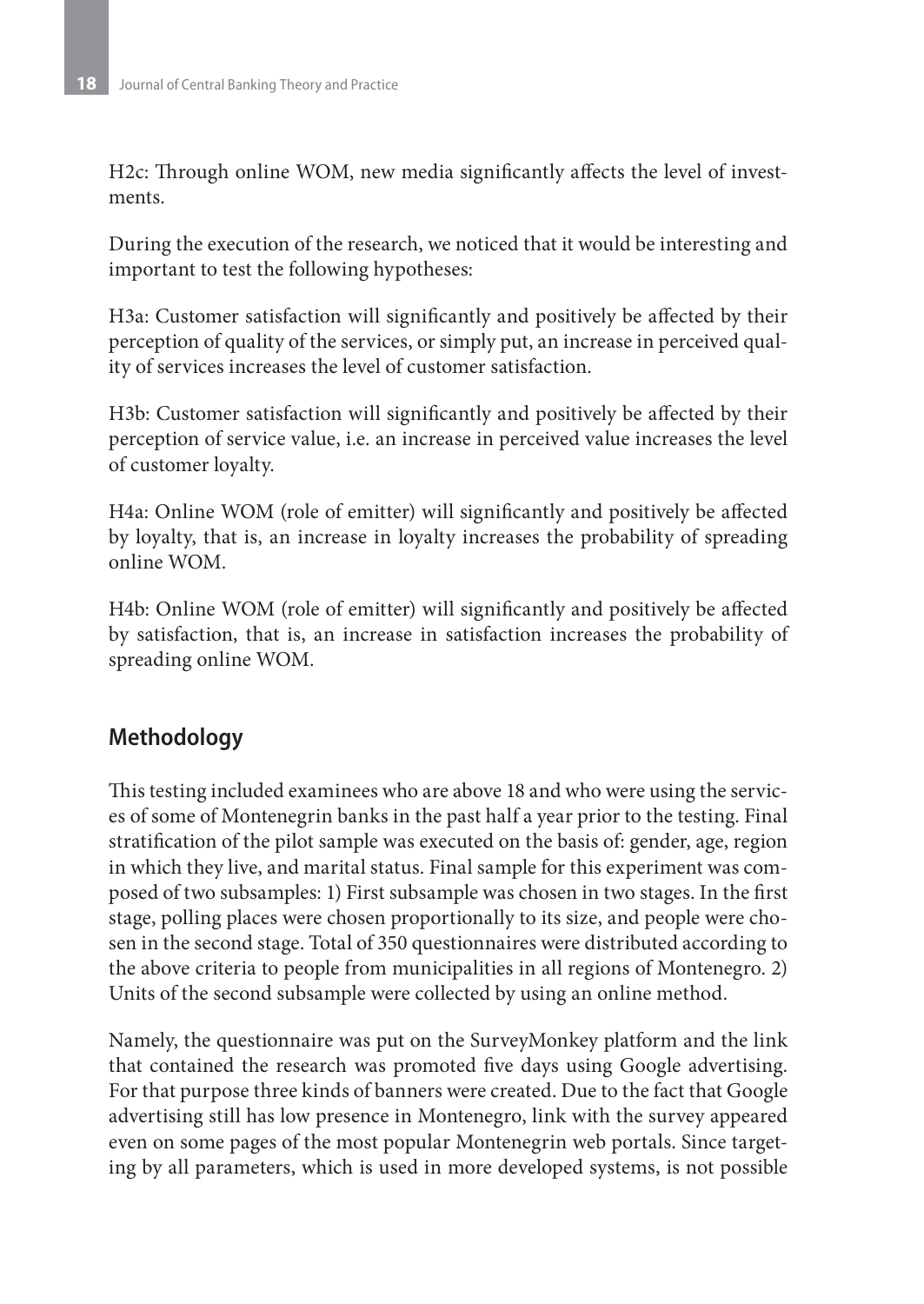to execute in Montenegro, the criterion we leaned on the most was the interest of potential target public. In that way, every person in Montenegro who searched for the topics related to the social media, finances, banking, credits, education, investments, business etc., was targeted. The result is that in five days the advertisement was shown 106,032 times, which further resulted in 648 clicks. Of this number, 457 decided to start filling the questionnaire and 366 actually completed it. In conclusion, total of 800 persons were allocated, of which 631 accepted to participate in the survey.

When it comes to the reliability scale, Nunnally and Bernstein (1994) think that coefficient of 0.70 or higher is acceptable, while the coefficient of 0.90 and more is a sign of good reliability. In this research, Cronbach's alpha was at any rate higher than 0.70, so we can say that the scales used here have shown a reasonable level of internal consistency.

### **Empirical results**

IBM SPSS Statistics 20 was used for the statistical analysis. Considering the conception of the questionnaire (seven-point Likert scale), nonparametric methods were used for the statistical analysis. The model which will be tested in this research has already been explained.

In order to check the first group of hypotheses that explains the impact of regressor: satisfaction, quality of alternatives, and the level of investment in loyalty, first we considered the simple linear regression, and later the multiple one.

**H1a**: Customer loyalty, which refers to their attitudes about the company, will significantly and positively be affected by their level of satisfaction with services or, simply put, an increase in service satisfaction increases the level of customer loyalty.

At the beginning, we tested the first hypothesis which explains the relation of loyalty (LOY) as dependent and level of satisfaction (SAT) as independent variable, i.e.:

$$
LOY = \beta_1 * SAT + n_1
$$

The results show that the regression model, which connects satisfaction (SAT) and loyalty (LOY =  $2.49*SAT + 3.385$ ) is statistically valid (ANOVA, p<0.0001). Slope coefficient ( $\beta_1$  = 2.49) is statistically significantly different from 0 (t= 24.441,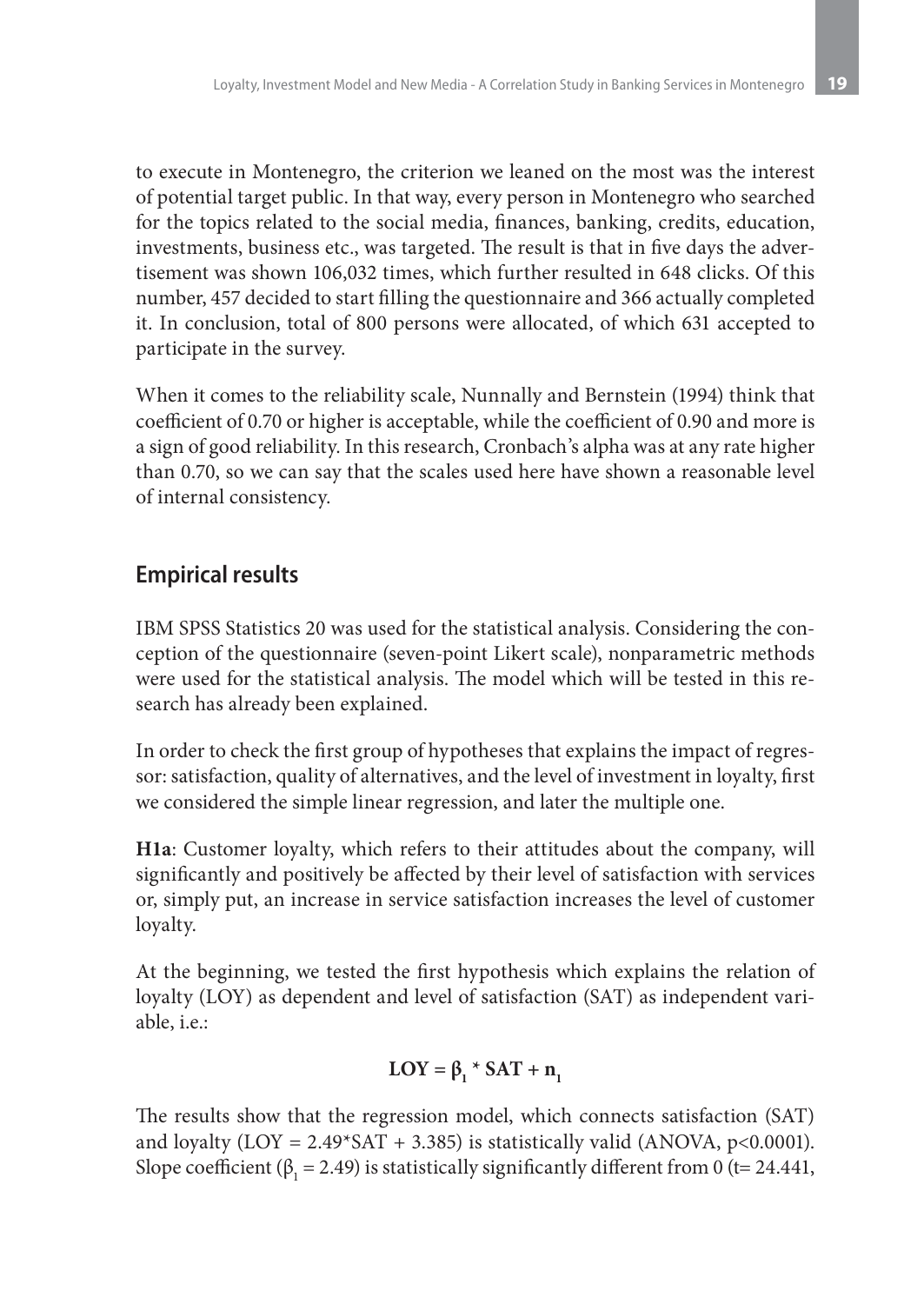p<0.0001). This shows us that an increase in satisfaction by 1, increases loyalty by 2.49.

In this model of simple linear regression, determination coefficient is  $R^2 = 0.493$ , i.e. 49.3% of variability in loyalty can be explained with variability of satisfaction, while the remaining 50.7% of variability is the aftermath of some other factors.

**H1b**: Customer loyalty, which refers to their attitudes about the company, will significantly and negatively be affected by the quality of alternatives offered by the competition, i.e. an increase in the quality of alternatives lowers the level of customer loyalty.

Beside satisfaction, quality of alternatives (QUAL) affects the loyalty (LOY) as well, so we considered another simple linear regression, i.e.:

# $LOY = \beta_2^* QUAL + n_2^*$

Results show that the regression model which connects quality of alternatives (QUAL) and loyalty (LOY =  $-0.428$ <sup>\*</sup>QUAL + 49.353) is statistically valid (ANOVA, p<0.0001). Slope coefficient ( $\beta_2$  = -0.428) is statistically significantly different from 0 (t=  $-4.6$ , p<0.0001). This shows us that an increase in the quality of alternatives by 1, lowers loyalty by 0.428.

In this model, determination coefficient is  $R^2 = 0.033$ , which shows that only 3.3% of variability in loyalty is explained with the quality of alternatives variability, while the remaining 96.7% variability is the aftermath of some other factors. We can already see now that loyalty is much better explained with satisfaction than with quality of alternatives, which is expected.

**H1c**: Customer loyalty, which refers to their attitudes about the company, will significantly and positively be affected by the size of investment (time, effort and emotions), i.e. an increase in individual investment increases the level of customer loyalty.

Besides already mentioned variables, loyalty (LOY) is also affected by the size of investment (INV) which is explained through effort, time, money, and emotions which customer puts into the relationship with the company, so we tested that simple linear regression as well, i.e.:

$$
LOY = \beta_3 * INV + n_3
$$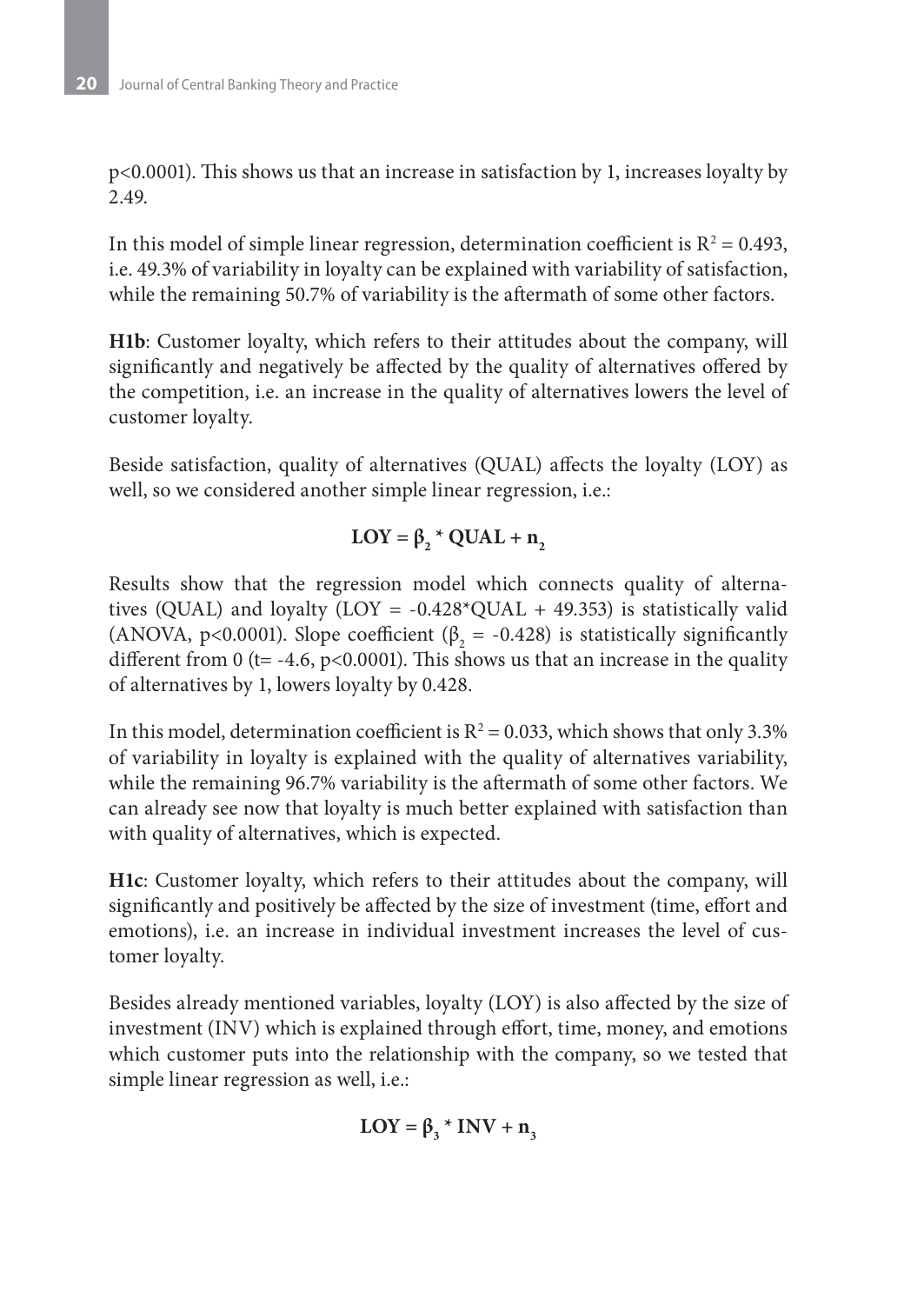Results also show that this regression model which connects the level of investment (INV) and loyalty (LOY =  $0.802*$ INV + 11.441) is statistically valid (ANOVA, p<0.0001). Slope coefficient ( $\beta_3 = 0.802$ ) is statistically significantly different from 0 (t = 21.914, p<0.0001). This shows us that an increase in the level of investment by 1, increases loyalty by 0.802.

Determination coefficient in this model is  $R^2 = 0.433$ , which shows that 43.3% of variability in loyalty can be explained with variability of the level of investment, and the remaining 56.7% of variability is the aftermath of some other factors.

Based on everything that is stated, we can conclude that customer loyalty is significantly and positively affected by the level of service satisfaction and level of investment in the relationship with the company, while quality of alternatives offered by the competition significantly and negatively affects the customer loyalty. That confirms the first set of hypotheses. Table 1 shows a summary of already explained parameters from simple regression models in which loyalty is a dependent variable.

| Symbol      |          |           | R <sup>2</sup> |
|-------------|----------|-----------|----------------|
| SAT         | 2.49     | <0.0001   | 0.49           |
| <b>OUAL</b> | $-0.428$ | <0.0001   | 0.03           |
| <b>INV</b>  | N 802    | $-0.0001$ | 043            |

**Table 1: Simple regression models with loyalty as dependent variable**

After this, we decided to test the multiple linear regression where the regressors were: satisfaction, quality of alternatives, and level of investment, and loyalty as a dependent variable. Table 2 shows the slope coefficient, statistical significance, and determination coefficient which we obtained for that model.

**Table 2: Multiple linear regression** 

| Symbol |         |         | R <sup>2</sup> |
|--------|---------|---------|----------------|
| SAT    | 1.721   | <0.0001 |                |
| OUAL   | $-0.27$ | <0.0001 | 0.614          |
| INV    | በ 467   | N 0001  |                |

As we can see, the determination coefficient significantly increases and amounts to  $R^2$  = 0.614, which shows that 61.4% of variability in loyalty can be explained with satisfaction variability, quality of alternatives, and the level of investment, and the remaining 38.6% of variability is the aftermath of some other factors.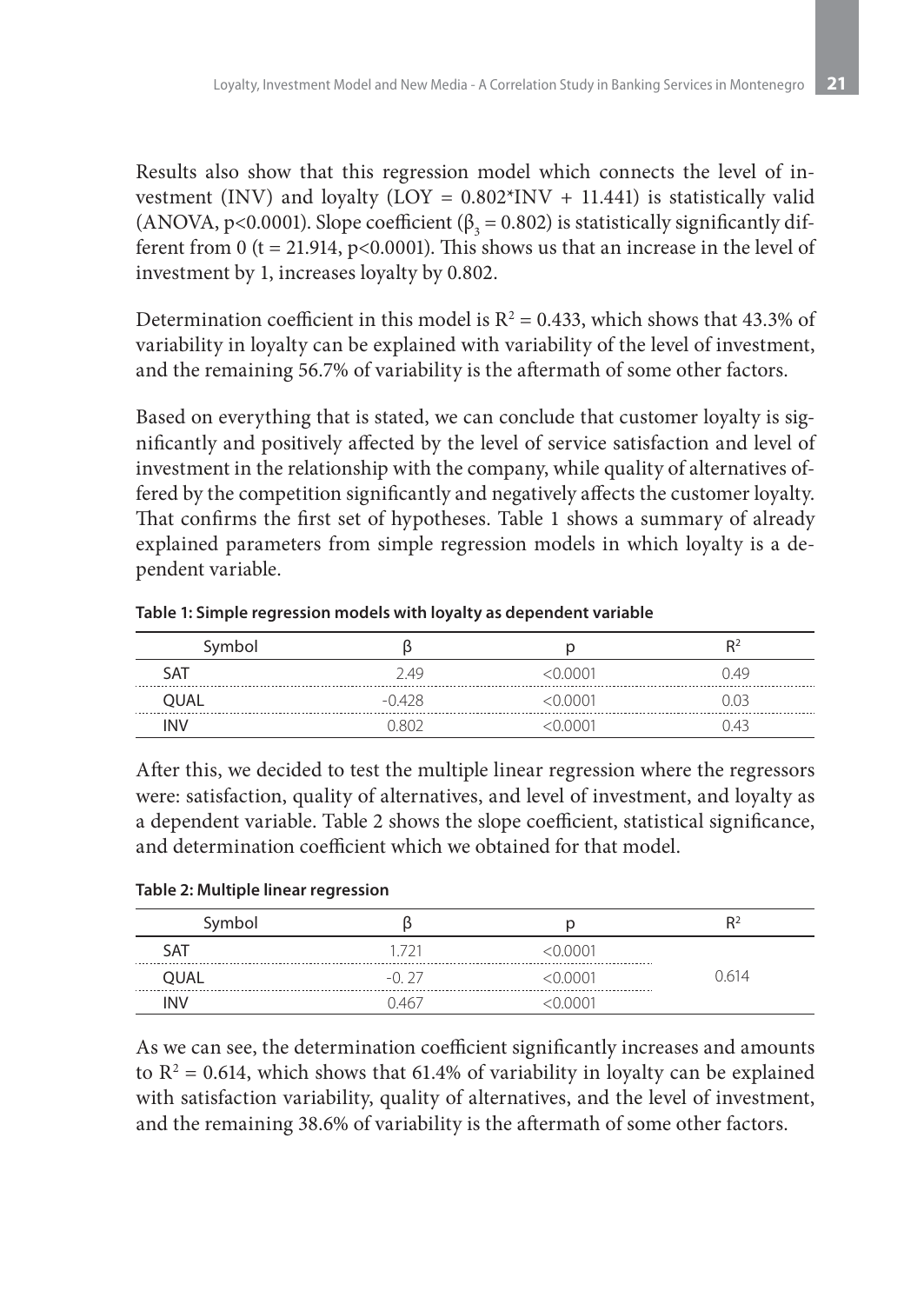#### **H2a: Through online WOM, new media significantly affects the level of customer satisfaction.**

The following set of hypotheses that we tested refers to the impact of new media through online WOM on the level of satisfaction, quality of alternatives, and the level of investment. In the first hypothesis, we tested the impact of online WOM (OWS) on satisfaction (SAT), thus we examined simple linear regression, i.e.:

#### $SAT = \beta * OWS + n$

The results show that the regression model which connects online WOM (OWS) and satisfaction (SAT =  $0.057*$ OWS + 13.779) is statistically valid (ANOVA, p<0.0001). Slope coefficient (β = 0.057) is statistically significantly different from 0 (t= 2.981, p<0.001). That shows us that an increase of online word of mouth by 1, leads to an increase of satisfaction by 0.057.

In this model, determination coefficient is  $R^2$  = 0.014, which shows that only 1.4% of variability in satisfaction is explained with the variability of online WOM, while the remaining 98.6% of variability is the aftermath of some other factors.

#### **H2b: Through online WOM, new media significantly affects the quality of alternatives.**

Simple regression linear model, which connects online WOM as independent and quality of alternatives as dependent variable, is not statistically valid, which further indicates that this hypothesis is not supported.

#### **H2c: Through online WOM, new media significantly affects the level of investments.**

Further on we tested the impact of online WOM (OWS) on level of investment (INV), thus we examined the following simple linear regression:

#### **INV = β \* OWS + n**

The results show that regression model which connects online WOM (OWS) and level of investment (INV =  $0.255*$ INV + 31.258) is statistically valid (ANOVA, p<0.0001). Slope coefficient (β = 0.255) is statistically significantly different from 0 (t= 4.666, p<0.001). This proves that an increase in online word of mouth by 1 leads to an increase in the level of investment by 0.255.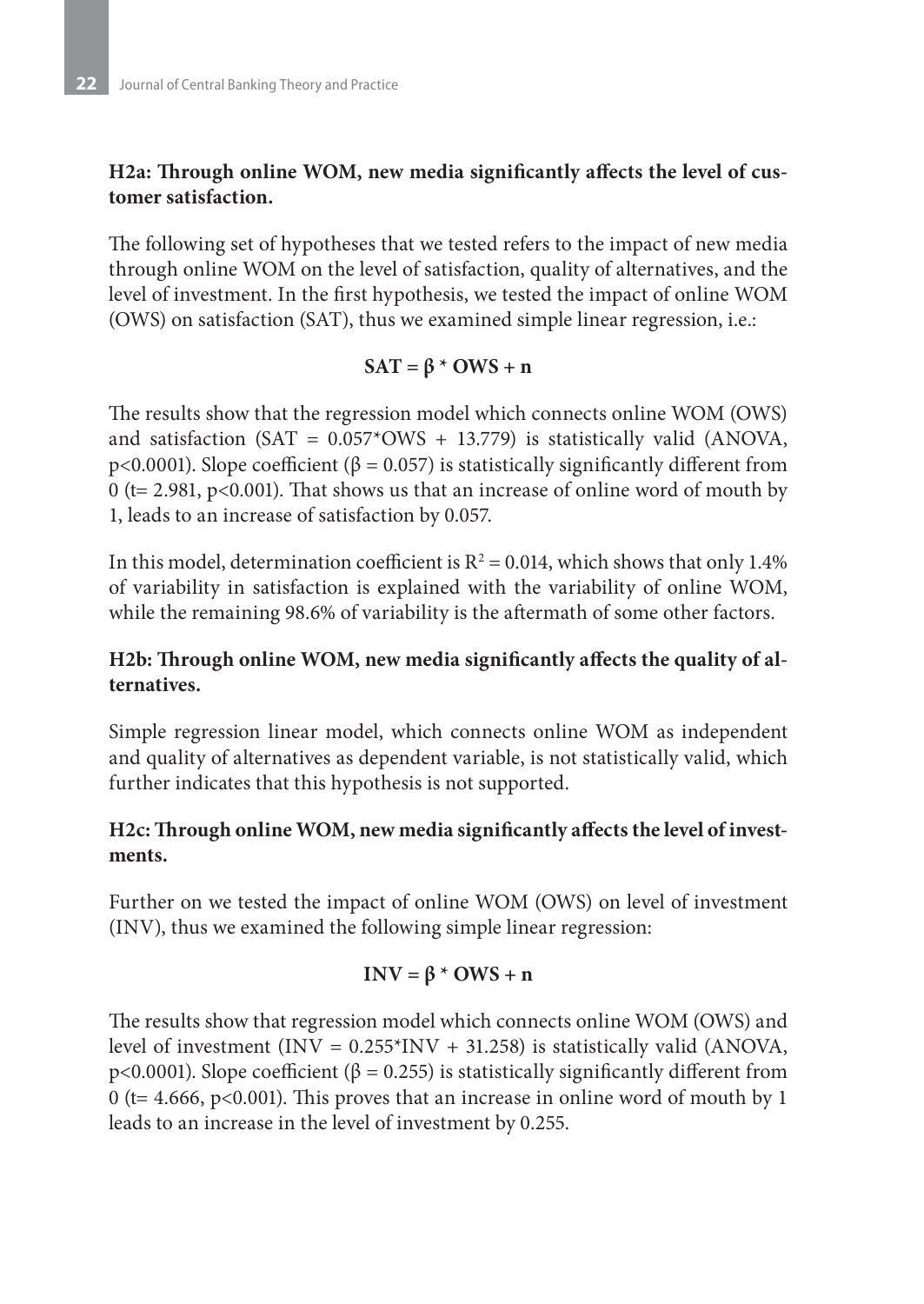In this model, determination coefficient is  $R^2 = 0.034$ , which shows that only 3.4% of variability in satisfaction is explained with the variability of online WOM, while the remaining 96.6% of variability is the aftermath of some other factors.

**H3a: Customer satisfaction will significantly and positively be affected by their perception of the quality of services or, simply put, an increase in the perceived quality of services increases the level of customer satisfaction.**

In the following set of hypotheses, we will observe satisfaction as dependent variable. In the first hypothesis we will measure the impact of perceived quality of services (QUA) on satisfaction (SAT), so we set the following simple linear regression:

#### $SAT = \beta * QUA + n$

The results show that this regression model, which connects perceived quality of services (QUA) and satisfaction (SAT = 0.893\*QUA + 5.884) is statistically valid (ANOVA, p<0.0001). Slope coefficient ( $\beta_3 = 0.893$ ) is statistically significantly different from 0 (t= 21.057, p<0.0001). This ( $\beta_3$  = 0.893) shows us that an increase of the perceived quality of services by 1 leads to an increase in satisfaction of 0,893.

In this model, determination coefficient is  $R^2 = 0.419$ , which shows that 41.9% of variability in satisfaction can be explained by the variability of level of perceived quality, and the remaining 58.1% of variability is the aftermath of some other factors.

#### **H3b: Customer satisfaction will significantly and positively be affected by their perception of service value, i.e. an increase of perceived value increases the level of customer loyalty.**

According to this hypothesis, we test the impact of perceived value of services (VAL) on satisfaction (SAT), so we set the following simple linear regression:

#### $SAT = \beta * VAL + n$

The results show that this regression model, which connects the perceived value of services (VAL) and satisfaction  $(SAT = 0.518*VAL + 4.862)$  is statistically valid (ANOVA, p<0.0001). Slope coefficient ( $\beta_3 = 0.518$ ) is statistically significantly different from 0 ( $t = 25.283$ ,  $p < 0.0001$ ). This shows that an increase in the perceived value of services by 1 leads to an increase in satisfaction by 0.518.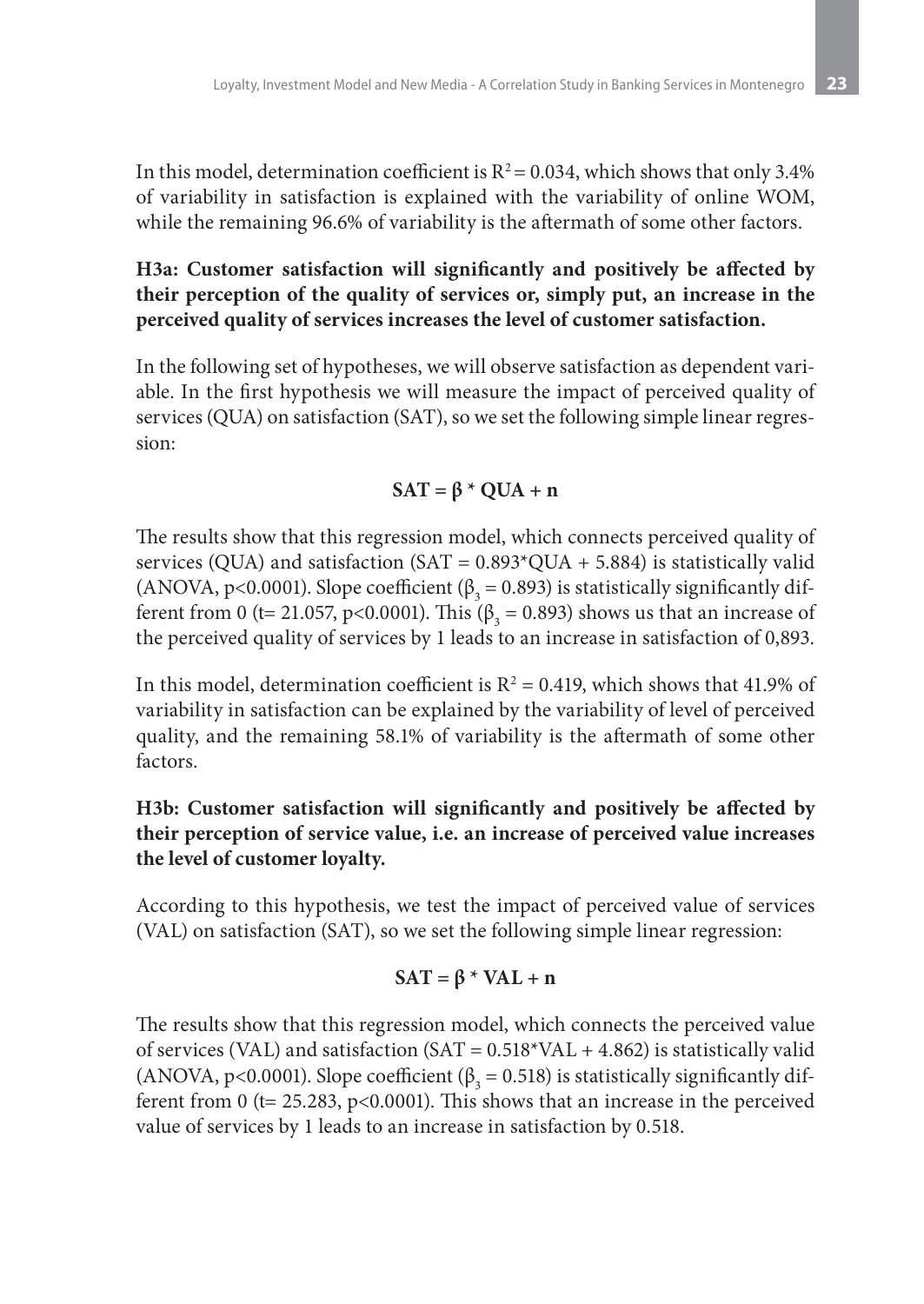In this model, determination coefficient is  $R^2 = 0.51$ , which shows that 51% of variability in satisfaction is explained with variability of the level of perceived value of services, and the remaining 49% of variability is the aftermath of some other factors.

From the above stated we can conclude that customer satisfaction is significantly and positively affected by the level of perceived quality and perceived value of services. With that, this set of hypotheses is supported as well. Table 3 shows a summary of already explained parameters from simple regression models in which satisfaction is the dependent variable.

**Table 3: Simple regression models with satisfaction as dependent variable**

| Symbol       |       |      | D <sub>2</sub>      |
|--------------|-------|------|---------------------|
| QUA          | 7.893 | იიი  | ገ 419               |
| -----<br>VAL |       | חרור | <u>L</u><br><b></b> |

After this we decided, similar to the testing of the first set of hypotheses, to test the multiple linear regression where the regressors were: perceived quality and perceived value of services. Table 4 shows the slope coefficient, statistical significance, and determination coefficient which we obtained for that model.

|  | Table 4: Multiple linear regression |
|--|-------------------------------------|
|--|-------------------------------------|

| $\cdots$<br>ושטו<br>ັ |       |  | $R^2$    |
|-----------------------|-------|--|----------|
| QUA                   | 0.431 |  | $\smile$ |
| VAL                   |       |  |          |

As we can see, determination coefficient increases and it amounts to  $R^2 = 0.565$ , which shows that 56.5% of variability in satisfaction can be explained with the variability of perceived quality and perceived value of services, and the remaining 43.5% of variability is the aftermath of some other factors.

#### **H4a: Online WOM (role of emitter) will significantly and positively be affected by loyalty, that is, an increase in loyalty increases the probability of spreading online WOM.**

In this set of hypotheses, WOM is the dependent variable, in the sense of preparedness to spread the 0word of mouth about the company. Primarily, we will test the impact of loyalty (LOY) on online WOM (OWS), so we set the following simple linear regression:

$$
OWS = \beta * LOY + n
$$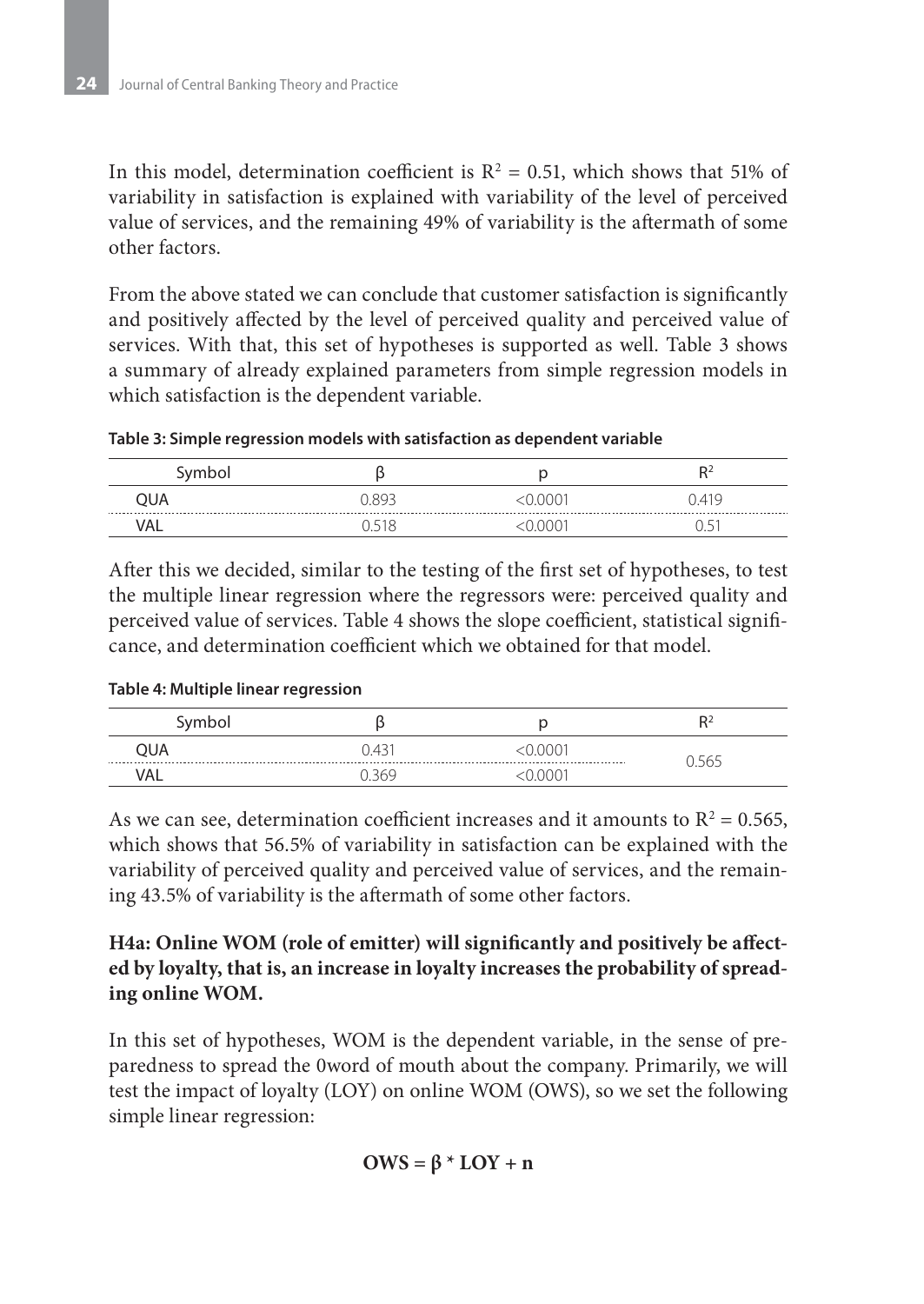The results show that this regression model, which connects loyalty (LOY) and preparedness to spread online WOM ( $OWS = 0.063*$ LOY + 17.049) is statistically valid (ANOVA, p<0.0001). Slope coefficient (β = 0.063) is statistically significantly different from 0 (t= 2.697, p<0.01). This shows that an increase in loyalty by 1 leads to an increase in preparedness to spread online WOM by 0.063.

In this model, the determination coefficient is  $R^2 = 0.010$ , which shows that only 1% of variability in preparedness to spread online WOM can be explained with the variability of loyalty, while the remaining 99% of variability is the aftermath of some other factors.

#### **H4b: Online WOM (role of emitter) will significantly and positively be affected by satisfaction, that is, an increase in satisfaction increases the probability of spreading online WOM.**

Further on, we tested the impact of satisfaction (SAT) on online WOM (OWS), so we set the following simple linear regression:

$$
OWS = \beta * SAT + n
$$

The results obtained show that this regression model, which connects satisfaction (SAT) and preparedness to spread online WOM (OWS =  $0.251*SAT + 15.875$ ) is statistically valid (ANOVA, p<0.0001). Slope coefficient ( $\beta$  = 0.251) is statistically significantly different from 0 (t= 2.981, p<0.005). This shows that an increase in satisfaction by 1, increases the preparedness to spread online WOM by 0.251.

In this model, determination coefficient is  $R^2$  = 0.014, which shows that only 1.4% of variability in preparedness to spread online WOM can be explained with variability of satisfaction, while the remaining 98.6% of variability is the aftermath of some other factors.

## **Conclusions**

In this paper we perceived the causal relationship between loyalty, satisfaction, the quality of alternatives, investment size, and new media through online word of mouth in banking services in Montenegro. Obtained empirical results substantiated the validity of the set hypothetical frame, i.e. meaningfulness of the conceptual model that is set. More precisely, results substantiated that customer loyalty, which refers to their attitudes about the company, will significantly and positively be affected by their level of satisfaction with the services and the size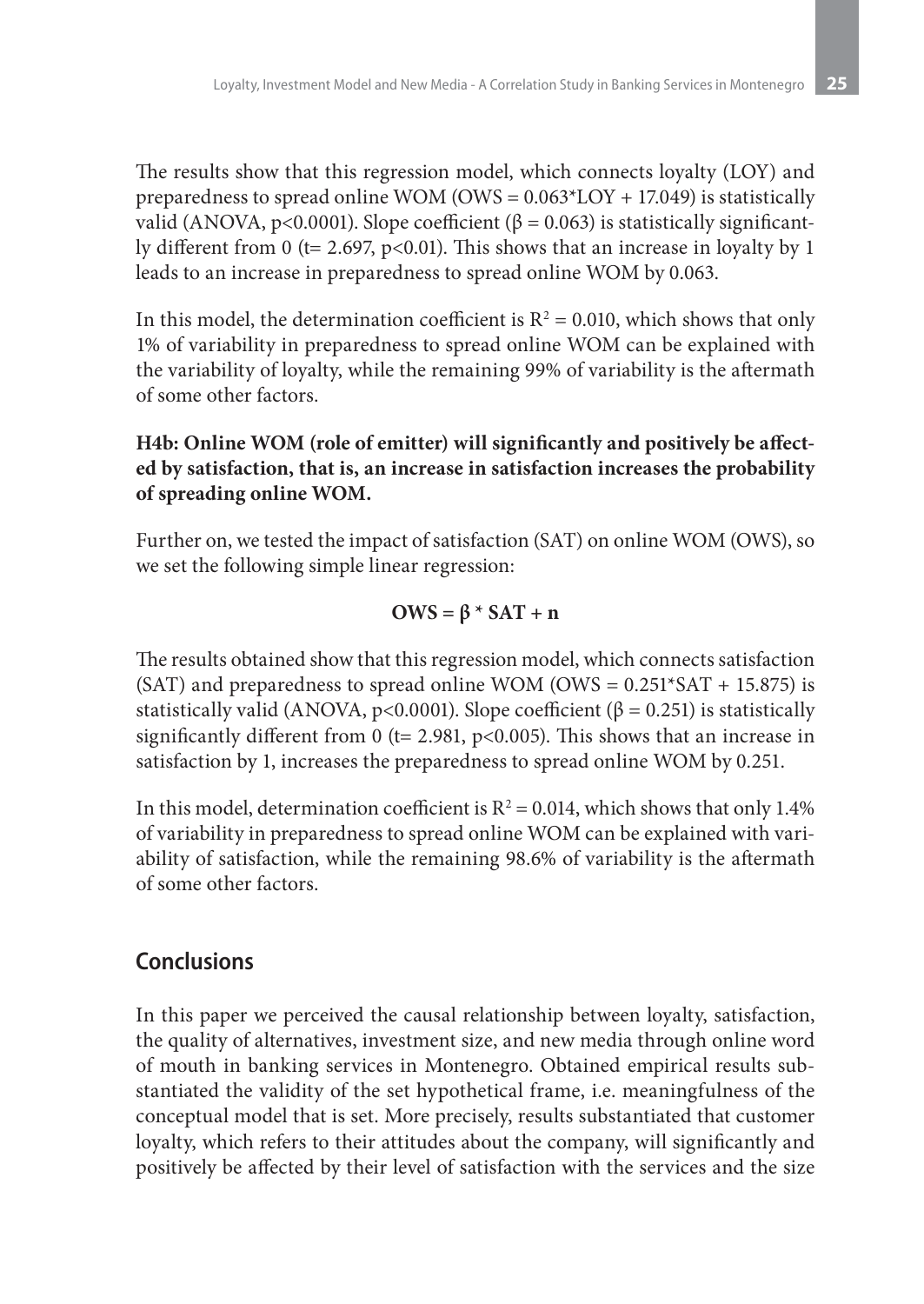of investment, and negatively affected by the quality of alternatives offered by the competition.

Also, the results show that through online WOM, new media significantly affects the level of customer satisfaction and investment size, but not the quality of alternatives. They also show that customer satisfaction will be significantly and positively affected by their perception of quality of the services and their perception of the service value. With regard to the online WOM, this research shows that online WOM (role of emitter) will be significantly and positively affected by loyalty and satisfaction. As expected, results obtained in this way have certain theoretical and practical implications.

With technology and communication development there is also a growth of impact which online Word-of-Mouth (WOM) has on the customer behavior. The impact of online WOM on customer loyalty in the service sector, in this case in the banking sector in Montenegro, shows the differences regarding the impact that depend on the source of the message (whether it comes from an expert or someone who does not fall into that category and can be a friend or an acquaintance), message valence (positive or negative), and the manner in which the message is written, that could be the topics of another paper.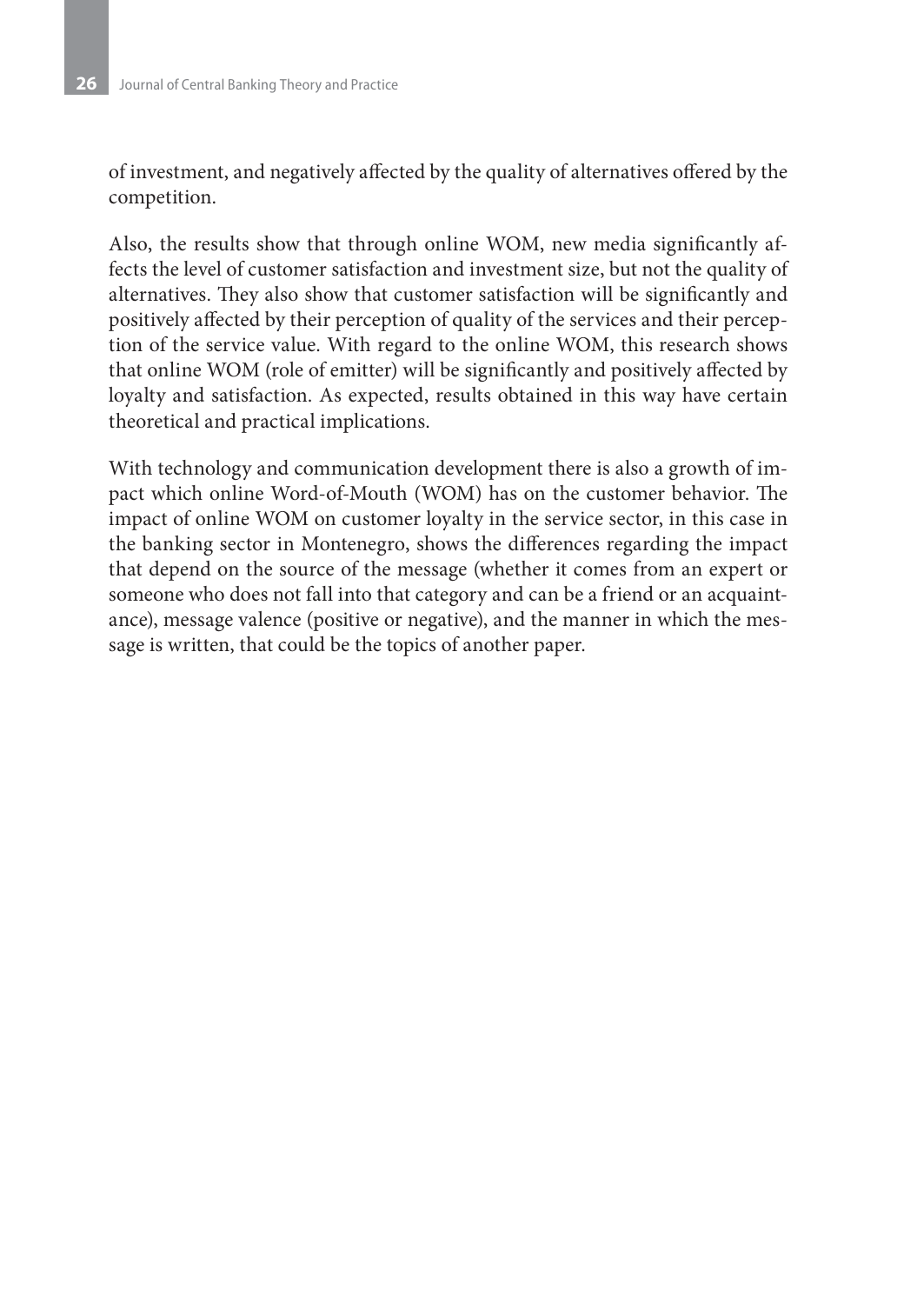# **References**

- 1. Auh, S., Bell, S.J., McLeod, C.S. and Shih, E. (2007). Co-production and customer loyalty in financial services. *Journal of Retailing*, Vol. 88 No. 3, 359-70.
- 2. Backman, S. J., and J.L. Crompton (1991). The Usefulness of Selected Variables for Predicting Activity Loyalty. *Leisure Sciences*, 13: 205-20.
- 3. Beerli, A., J.D. Martin, and A. Quintana (2004). A Model of Customer Loyalty in the Retailing Banking Market. *European Journal of Marketing*, 38 (1/2): 253-75.
- 4. Brown, J., Broderick, A.J. & Lee, N. (2007) Word of mouth communication within online communities: conceptualizing the online social network. *Journal Of Interactive Marketing*. Vol. 21. No. 3
- 5. Chung, C.M.Y. and Darke, P.R. (2006). The consumer as advocate: selfrelevance, culture and word-of-mouth. *Marketing Letters*, Vol. 17, 269-79.
- 6. Godes, D. and Mayzlin, D. (2004). Using online conversations to study word-of-mouth communications. *Marketing Science*, Vol. 23 No. 4, pp 545- 60.
- 7. Harris, L.C., & M.M.H. Goode (2004). The Four Levels of Loyalty and the Pivotal Role of Trust: A Study of Online Service Dynamics. *Journal of Retailing*, Vol. 80
- 8. Hong, S.-C. and Goo, Y.J.J. (2004). A causal model of customer loyalty in professional service firms: an empirical study. *International Journal of Management*, Vol. 21 No. 4, pp. 531-40.
- 9. Le, B., and C. R. Agnew (2003). "Commitment and Its Theorized Determinants: A Meta-Analysis of the Investment Model." *Personal Relationships*, 10: 37-57
- 10. Mattila, A.S. (2004). The impact of service failures on customer loyalty: the moderating role of affective commitment. *International Journal of Service Industry Management*, Vol. 15 No. 2, 134-49.
- 11. Morais, D. B., M. J. Dorsch, and S. J. Backman (2004). Can Tourism Providers Buy Their Customers' Loyalty? Examining the Influence of Customer-Provider Investments on Loyalty. *Journal of Travel Research*, *42* (3): 235-43.
- 12. Nunnally, J. & Bernstein, I. (1994) *Psychometric Theory (3rd ed)*. New York: McGraw-Hill
- 13. Oliver, R.L. 1999. Whence consumer loyalty? *Journal of Marketing*, Vol. 63, 33-44.
- 14. Pullman, M.E. and Gross, M.A. (2004). Ability of experience design elements to elicit emotions and loyalty behaviors. *Decision Sciences*, Vol. 35 No. 3, 551-78.